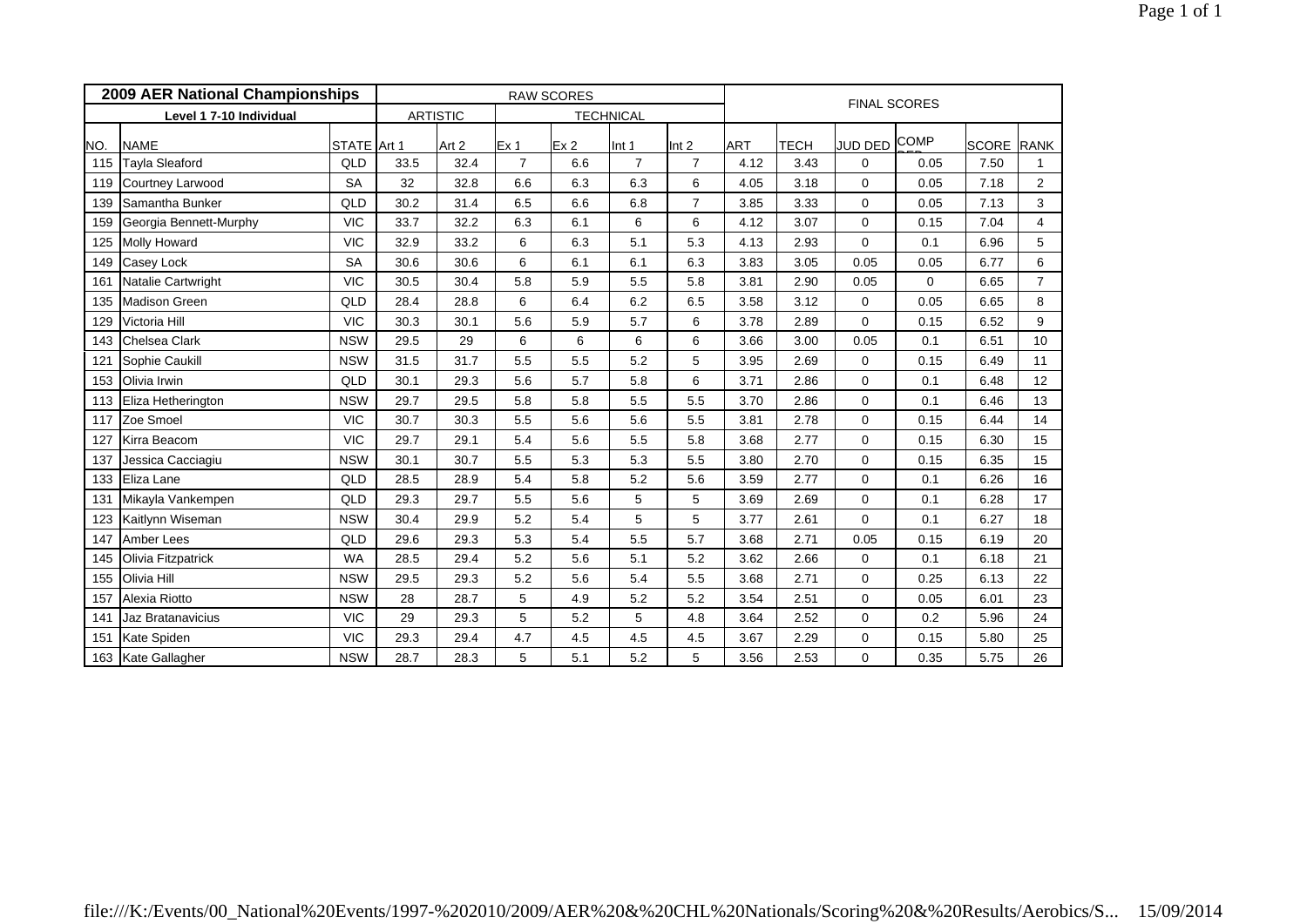|     | 2009 AER National Championships |             |      |                 | <b>RAW SCORES</b> |                 | <b>FINAL SCORES</b> |                  |            |      |                |             |                   |                 |  |
|-----|---------------------------------|-------------|------|-----------------|-------------------|-----------------|---------------------|------------------|------------|------|----------------|-------------|-------------------|-----------------|--|
|     | Level 2 11-13 Individual        |             |      | <b>ARTISTIC</b> |                   |                 | <b>TECHNICAL</b>    |                  |            |      |                |             |                   |                 |  |
| NO. | <b>NAME</b>                     | STATE Art 1 |      | Art 2           | Ex <sub>1</sub>   | Ex <sub>2</sub> | Int 1               | Int <sub>2</sub> | <b>ART</b> | TECH | <b>JUD DED</b> | <b>COMP</b> | <b>SCORE RANK</b> |                 |  |
| 150 | Jaimee Cacic                    | <b>VIC</b>  | 32.3 | 32.1            | $\overline{7}$    | 7.2             | 6.8                 | 6.9              | 4.03       | 3.51 | 0              | 0.05        | 7.49              |                 |  |
| 162 | <b>Ellen Caukill</b>            | <b>NSW</b>  | 30.5 | 30.4            | 7.7               | 7.4             | 7.4                 | $\overline{7}$   | 3.81       | 3.72 | $\Omega$       | 0.05        | 7.48              | $\overline{2}$  |  |
| 146 | Stephanie Murphy                | <b>VIC</b>  | 31.2 | 32.5            | 6.9               | $\overline{7}$  | 6.9                 | $\overline{7}$   | 3.98       | 3.48 | $\Omega$       | 0.05        | 7.41              | 3               |  |
| 118 | Hannah Pentecost                | <b>NSW</b>  | 30.3 | 30.2            | 7.6               | 7.3             | 7.1                 | 6.6              | 3.78       | 3.64 | $\Omega$       | 0.05        | 7.37              | $\overline{4}$  |  |
| 120 | Amanda Gane                     | QLD         | 31.2 | 31.6            | 7.1               | $\overline{7}$  | 6.9                 | 6.5              | 3.93       | 3.47 | $\mathbf 0$    | 0.1         | 7.30              | 5               |  |
| 140 | Paris Hazell                    | <b>VIC</b>  | 32.5 | 32.3            | 6.5               | 6.6             | 6.9                 | 6.7              | 4.05       | 3.31 | $\Omega$       | 0.1         | 7.26              | 6               |  |
| 116 | Laura Jones                     | QLD         | 29.5 | 29.1            | 7.5               | 7.3             | $\overline{7}$      | 6.7              | 3.66       | 3.62 | $\mathbf 0$    | 0.1         | 7.18              | $\overline{7}$  |  |
| 134 | Samantha Panos                  | <b>NSW</b>  | 30.7 | 30.7            | 6.7               | 6.8             | 6                   | 6.5              | 3.84       | 3.30 | $\mathbf 0$    | $\mathbf 0$ | 7.14              | 8               |  |
| 126 | <b>Oliver Malone</b>            | <b>WA</b>   | 29.4 | 29.9            | $\overline{7}$    | 7.2             | $\overline{7}$      | 6.4              | 3.71       | 3.49 | $\mathbf 0$    | 0.1         | 7.10              | 9               |  |
| 122 | <b>Tiahn Melhem</b>             | <b>NSW</b>  | 30   | 30.5            | 6.7               | 6.9             | 6.5                 | 6.4              | 3.78       | 3.35 | $\mathbf 0$    | 0.05        | 7.08              | 10              |  |
| 136 | Renee Spencer                   | QLD         | 32   | 30.8            | 6.4               | 6.6             | 6.2                 | 6                | 3.93       | 3.19 | $\mathbf 0$    | 0.05        | 7.07              | 11              |  |
| 160 | Madeleine Di-Blasio             | <b>VIC</b>  | 31.4 | 31.3            | 6                 | 6.3             | 7.2                 | $\overline{7}$   | 3.92       | 3.22 | $\mathbf 0$    | 0.1         | 7.04              | 12 <sup>°</sup> |  |
| 148 | Millicent DeMichele             | QLD         | 30.8 | 31.2            | 6.7               | 6.9             | 6.1                 | 6.5              | 3.88       | 3.33 | $\Omega$       | 0.2         | 7.00              | 13              |  |
| 142 | <b>Holly Dunne</b>              | QLD         | 31   | 30.7            | 6.2               | 6.3             | 6                   | 6.5              | 3.86       | 3.13 | $\mathbf 0$    | 0.05        | 6.93              | 14              |  |
| 156 | Sabrina Quinn                   | <b>VIC</b>  | 31.3 | 31.3            | 6.1               | 6.5             | 6.2                 | 6.3              | 3.91       | 3.14 | $\Omega$       | 0.15        | 6.91              | 15              |  |
| 130 | Natasha Eparaima                | <b>NSW</b>  | 28.7 | 28.9            | 6.9               | 6.8             | 6.8                 | 6.5              | 3.60       | 3.40 | $\Omega$       | 0.15        | 6.85              | 16              |  |
| 144 | Angela Ma                       | <b>VIC</b>  | 30.1 | 30.5            | 6.3               | 6.5             | 5.8                 | 6                | 3.79       | 3.13 | 0.05           | 0.05        | 6.81              | 17              |  |
| 164 | Olivia Angell                   | QLD         | 30.7 | 30.2            | 6.3               | 6.5             | 5.6                 | 5.7              | 3.81       | 3.09 | $\mathbf 0$    | 0.1         | 6.79              | 18              |  |
| 138 | Laura Kane                      | QLD         | 31.2 | 30.9            | 6.4               | 6.2             | 6.4                 | 6.1              | 3.88       | 3.14 | $\mathbf 0$    | 0.25        | 6.77              | 19              |  |
| 124 | Brianna Maginness               | <b>VIC</b>  | 30.1 | 30.2            | 6                 | 6.5             | 6                   | 6.1              | 3.77       | 3.10 | $\mathbf 0$    | 0.1         | 6.76              | 20              |  |
| 154 | <b>Mikelah Sills</b>            | <b>NSW</b>  | 28.1 | 28.4            | 6.8               | 6.8             | 6.5                 | 6.5              | 3.53       | 3.36 | $\mathbf 0$    | 0.15        | 6.74              | 21              |  |
| 152 | Jessica Marsh                   | QLD         | 29.4 | 29.1            | 6.6               | 6.6             | 6                   | 6.2              | 3.66       | 3.23 | $\Omega$       | 0.15        | 6.73              | 22              |  |
| 128 | <b>Chloe Green</b>              | QLD         | 29   | 29.2            | 6.6               | 6.4             | 6.4                 | 6                | 3.64       | 3.21 | $\mathbf 0$    | 0.2         | 6.64              | 23              |  |
| 132 | Vanessa Barca                   | <b>NSW</b>  | 29.9 | 30.4            | 5.9               | 6.3             | 5.9                 | 5.8              | 3.77       | 3.01 | $\Omega$       | 0.15        | 6.63              | 24              |  |
| 114 | Alexandra Keily                 | <b>NSW</b>  | 27.6 | 27.9            | 6.8               | 6.3             | 4.5                 | 4.5              | 3.47       | 2.97 | 0.05           | 0.1         | 6.29              | 25              |  |
| 458 | Joanna Hunt-Prokhovnik          | <b>VIC</b>  |      |                 |                   |                 |                     |                  | 0.00       | 0.00 |                |             | 0.00              | 26              |  |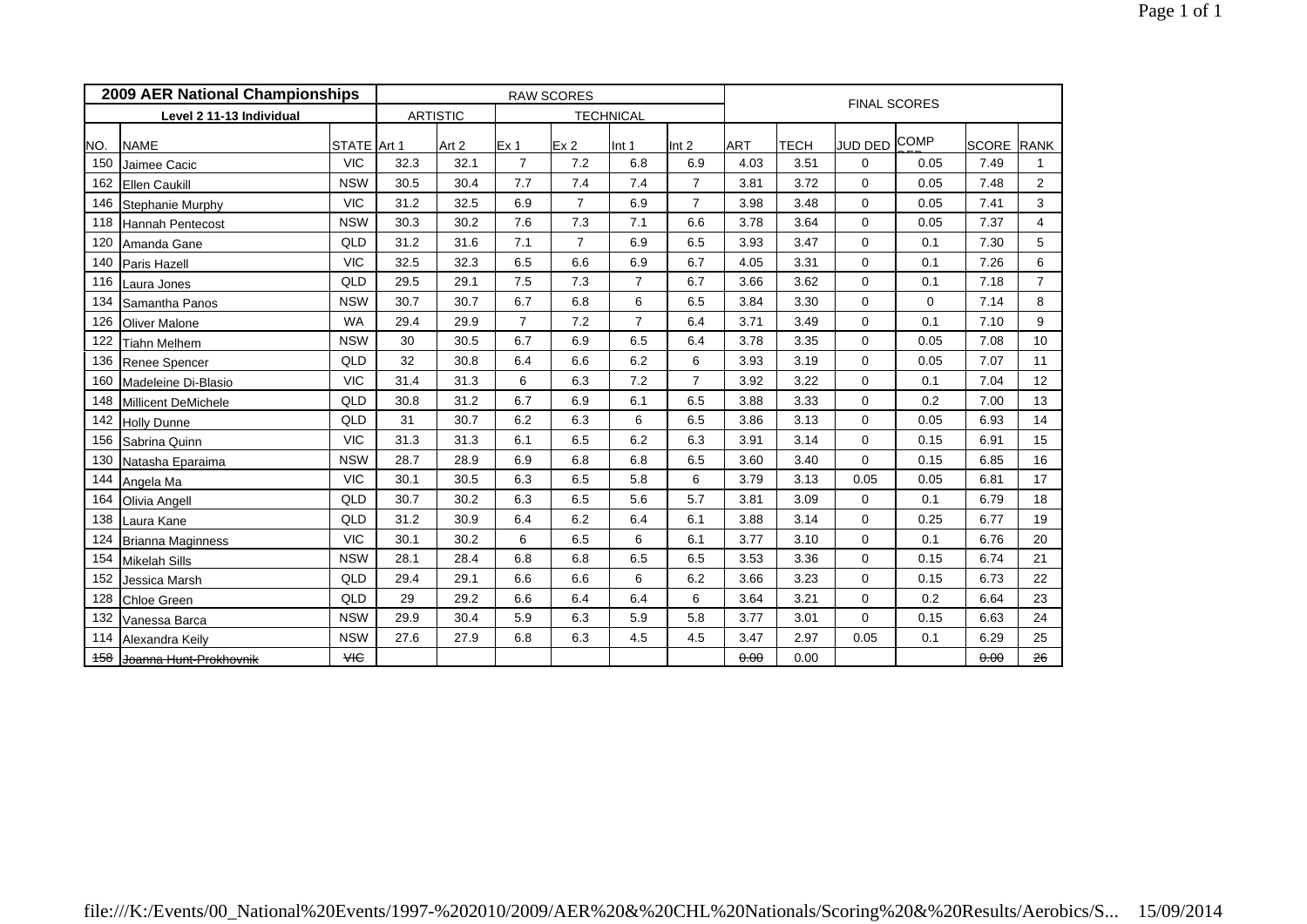|     | 2009 AER National Championships                                             | <b>RAW SCORES</b> |      |       |                 |                  |       |       | <b>FINAL SCORES</b> |      |              |      |                   |                |  |
|-----|-----------------------------------------------------------------------------|-------------------|------|-------|-----------------|------------------|-------|-------|---------------------|------|--------------|------|-------------------|----------------|--|
|     | Level 1 11-13 Team                                                          | <b>ARTISTIC</b>   |      |       |                 | <b>TECHNICAL</b> |       |       |                     |      |              |      |                   |                |  |
| NO. | <b>NAME</b>                                                                 | STATE Art 1       |      | Art 2 | Ex <sub>1</sub> | Ex <sub>2</sub>  | Int 1 | Int 2 | <b>ART</b>          | ТЕСН | JUD DED COMP |      | <b>SCORE</b> RANK |                |  |
|     | Janika Verosaari<br>179 Sophie Nilsson<br>Nicole Kuppers<br>Julianna Ivanka | <b>VIC</b>        | 33.1 | 32.8  | 6.5             | 6.7              | 6.3   | 6     | 4.12                | 3.25 | 0.05         | 0.2  | 7.11              | $\mathbf{1}$   |  |
|     | Adele D'Souza<br>173 Bronte Evans<br>Alexandra Garson<br>Sarah Gribbin      | <b>VIC</b>        | 33.7 | 33.2  | 5.7             | 5.8              | 5.5   | 5.5   | 4.18                | 2.86 | $\Omega$     | 0.4  | 6.64              | $\overline{2}$ |  |
| 165 | Naomi Stienstra<br>Mirelle Regan-Gomm<br>Celina Driscoll                    | <b>VIC</b>        | 30.7 | 30.8  | 6.4             | 6.1              | 6     | 6     | 3.84                | 3.09 | 0.1          | 0.2  | 6.63              | 3              |  |
| 169 | Amelia Beaton<br>Lucinda Edward<br>Meaghan Howard                           | <b>VIC</b>        | 31.8 | 31    | 6.2             | 5.8              | 6.2   | 6     | 3.93                | 2.93 | 0.05         | 0.25 | 6.56              | $\overline{4}$ |  |
| 175 | Lauren Clarke<br><b>Tiah Underwood</b><br>Zoe Underwood                     | <b>SA</b>         | 30.2 | 30.2  | 5.9             | 6.1              | 5.4   | 5.3   | 3.78                | 2.93 | $\Omega$     | 0.2  | 6.51              | 5              |  |
| 167 | Tamara Woodley<br>Tammy Dennis<br>Emma Bruce                                | <b>SA</b>         | 28.4 | 28.4  | 6               | 6                | 5.8   | 6     | 3.55                | 3.00 | $\Omega$     | 0.05 | 6.50              | 6              |  |
| 177 | <b>Lily Fent</b><br>Georgie Cummins<br><b>Elyse Lewthwaite</b>              | <b>VIC</b>        | 29.4 | 29.7  | 5.6             | 6                | 5.5   | 5.5   | 3.69                | 2.93 | 0.05         | 0.15 | 6.42              | $\overline{7}$ |  |
| 171 | Emma Brennan<br>Jordan Bryant<br>Madalin Westcott                           | <b>SA</b>         | 29.9 | 29.6  | 5.6             | 5.7              | 5.4   | 5.6   | 3.72                | 2.84 | $\mathbf 0$  | 0.2  | 6.35              | 8              |  |
| 181 | Gabrielle Liaker<br>Sarah Gallagher<br><b>Bethany Doherty</b>               | <b>NSW</b>        | 28.2 | 29.1  | 5.8             | 5.8              | 5.5   | 5.5   | 3.58                | 2.86 | $\mathbf 0$  | 0.4  | 6.04              | 9              |  |
|     | Elizabeth Hogarth<br>181 A Shanac Rawlings<br>Rebecca Stewart               | H                 |      |       |                 |                  |       |       | 0.00                | 0.00 |              |      | 0.00              | 10             |  |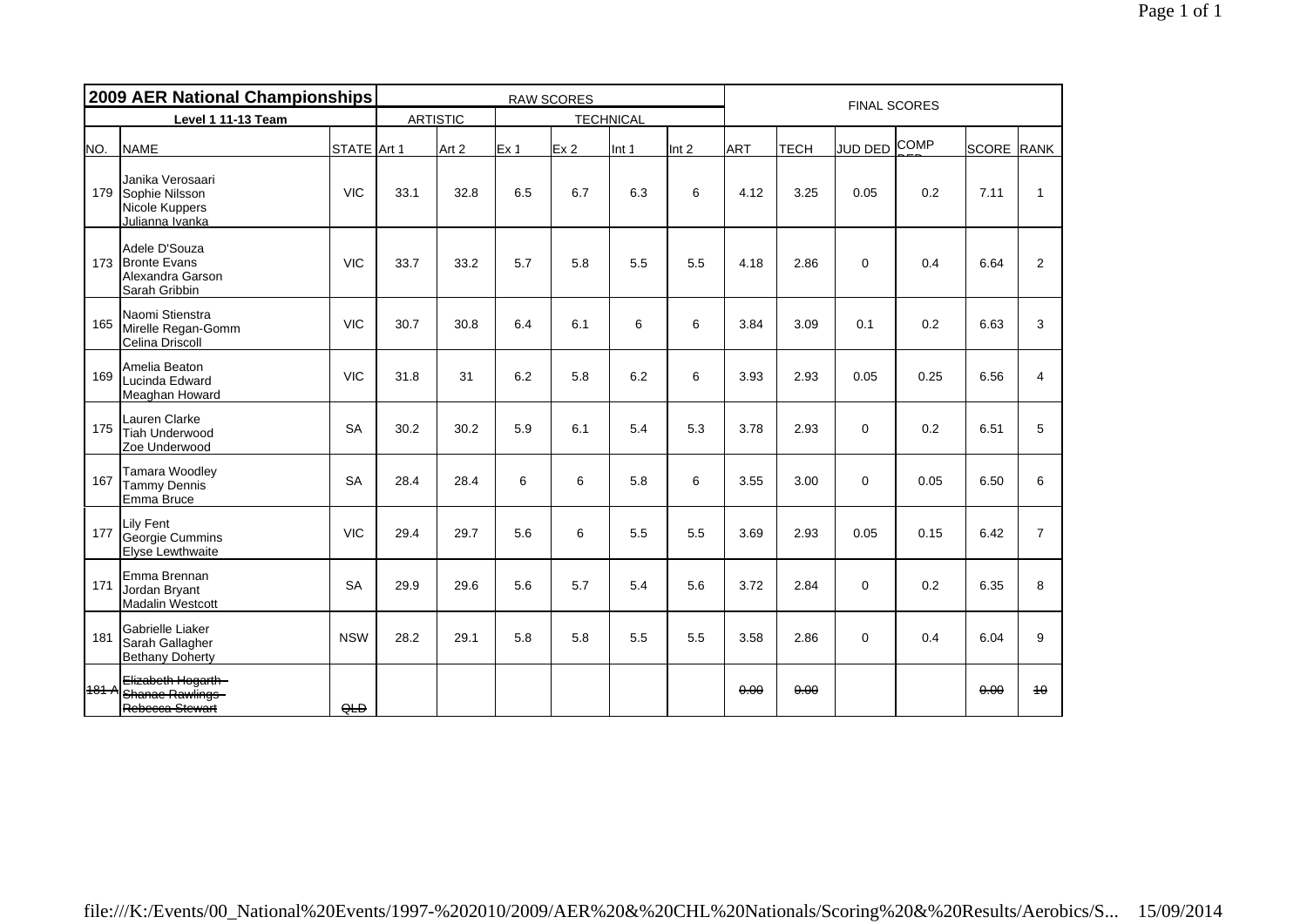| 2009 AER National Championships |                         |                    |                 |                  |      | <b>RAW SCORES</b> |        | <b>FINAL SCORES</b> |            |      |                                  |      |                   |    |
|---------------------------------|-------------------------|--------------------|-----------------|------------------|------|-------------------|--------|---------------------|------------|------|----------------------------------|------|-------------------|----|
|                                 | Level 2 7-10 Individual |                    | <b>ARTISTIC</b> | <b>TECHNICAL</b> |      |                   |        |                     |            |      |                                  |      |                   |    |
| NO.                             | <b>NAME</b>             | <b>STATE</b> Art 1 |                 | Art 2            | Ex 1 | Ex2               | llnt 1 | llnt 2              | <b>ART</b> | TECH | I <u>JUD</u> DED <sup>COMP</sup> |      | <b>SCORE RANK</b> |    |
| 166                             | Alison Date             | QLD                | 30.9            | 31.1             | 6.8  | 6.9               | 6.5    | 6.7                 | 3.88       | 3.39 | 0                                | 0.1  | 7.16              |    |
| 180                             | Aimee Green             | QLD                | 31.6            | 31.2             | 6.8  | 6.9               | 6.6    | 6.7                 | 3.93       | 3.42 | 0                                | 0.2  | 7.15              | 2  |
| 170                             | Eden Leicester          | <b>WA</b>          | 29.3            | 29.1             | 6.8  |                   | 6.3    | 6.2                 | 3.65       | 3.38 | 0                                | 0.1  | 6.93              | 3  |
| 172                             | Soraya Lemarshall       | QLD                | 31.4            | 31.5             | 6.4  | 6.2               | 6.4    | 6                   | 3.93       | 3.07 | 0                                | 0.1  | 6.90              | 4  |
| 182                             | Katie Underwood         | QLD                | 31.1            | 30.7             | 6.2  | 6.1               | 6.7    | 6.7                 | 3.86       | 3.14 | $\Omega$                         | 0.1  | 6.90              | 5  |
| 178                             | Simone Ballard          | QLD                | 31              | 30.7             | 6.2  | 6.7               | 6.3    | 6.5                 | 3.86       | 3.32 | 0.05                             | 0.35 | 6.78              | 6  |
| 174                             | Vanessa Jackson         | <b>VIC</b>         | 29.1            | 28.6             | 6.3  | 6.6               | 6      | 6.4                 | 3.61       | 3.27 | 0                                | 0.15 | 6.73              |    |
| 168                             | Aymee Sleaford          | <b>QLD</b>         | 29.6            | 30.6             | 6.5  | 6.3               | 6.7    | 6.2                 | 3.76       | 3.14 | 0                                | 0.2  | 6.70              | 8  |
| 184                             | Gina Steinberg          | <b>WA</b>          | 29.6            | 29.3             | 6.6  | 6.3               | 6.4    | 6                   | 3.68       | 3.11 | 0                                | 0.2  | 6.59              | 9  |
|                                 | 176 Rochelle DeSnoo     | QLD                | 28.7            | 28.5             | 5.6  | 5.6               | 5.5    | 6                   | 3.58       | 2.86 | 0                                | 0.05 | 6.39              | 10 |